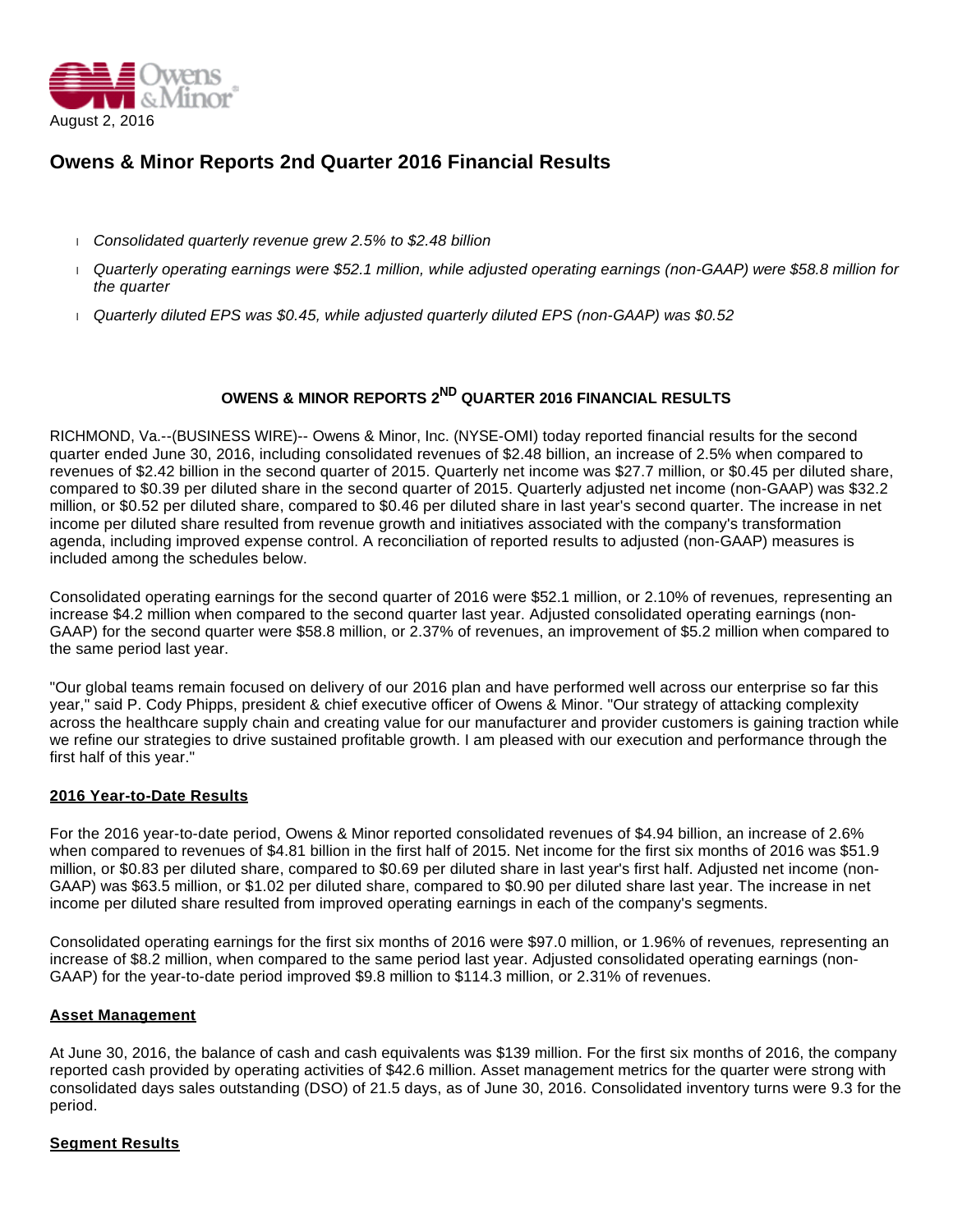Domestic segment revenues for the second quarter of 2016 were \$2.35 billion, increased 2.9% when compared to the prior year's second quarter revenue. For the year-to-date period, Domestic segment revenues improved 3.0% to \$4.67 billion, when compared to the same period last year. Revenue improvement for both periods resulted primarily from growth with large healthcare provider customers. An additional sales day in the first quarter of 2016 also contributed to the improvement in the year-to-date period. For the second quarter of 2016, Domestic segment operating earnings were \$43.5 million, an improvement of \$5.1 million when compared to the second quarter of 2015. For the year-to-date period, Domestic segment operating earnings were \$85.2 million, improved 11.3% compared to the prior year. The improvements in operating earnings resulted primarily from revenue growth and expense control initiatives, partially offset by a year-over-year decline in income from manufacturer product price changes.

International segment revenues were \$88.6 million for the second quarter of 2016, a decrease of \$4.3 million in comparison to last year. For the first six months of 2016, International segment revenues declined \$16.3 million to \$172 million. Excluding the previously discussed exit of a U.K.-based customer last year and the negative impact of foreign exchange, revenues improved by \$1.4 million for the quarter and declined \$2.9 million year-to-date. For the second quarter of 2016, International segment operating earnings were \$0.9 million, representing a decline of approximately \$288 thousand over last year. For the year-to-date period, the International segment reported operating earnings of \$2.0 million, improved \$1.2 million from the prior year, as a result of improved performance in the U.K. and continued profitable results across the regions.

Clinical & Procedural Solutions (CPS) revenues for the second quarter were \$135 million, representing a slight decline compared to the prior year quarter. For the year-to-date period, CPS reported revenues of \$276 million, an increase of 4.1% over last year. Revenue growth benefitted from improved alignment with the sales efforts of our Domestic segment. Operating earnings for the CPS segment were \$14.3 million for the quarter and \$27.5 million year-to-date, both improved slightly when compared to last year's results.

"We are pleased with our second quarter performance and the continued progress made by our three segments during the second quarter," said Richard A. Meier, executive vice president & chief financial officer, and president-International of Owens & Minor. "At this point in the year, we believe the strong first half performance and our continued execution will offset much of the impact of the previously announced exit of a large healthcare provider customer. Therefore, we are affirming our financial outlook for the year."

# **2016 Outlook**

The company affirmed its financial guidance for 2016 of adjusted earnings per diluted share in the range of \$2.00 to \$2.05.

# **Upcoming Investor Events**

Owens & Minor is scheduled to participate in two investor conferences in the third quarter of 2016. Webcasts of formal presentations will be posted on the company's corporate website:

- Baird 2016 Global Healthcare Conference September 7 New York
- Wells Fargo 2016 Healthcare Conference September 8 Boston

## **Investors Conference Call & Supplemental Material**

Conference Call: Owens & Minor will conduct a conference call for investors on Wednesday, August 3, 2016, at 8:30 a.m. EDT. The access code for the conference call, international dial-in and replay is #49423409. Participants may access the call at 866-393-1604. The international dial-in number is 224-357-2191. Replay: A replay of the call will be available for one week by dialing 855-859-2056. Webcast: A listen-only webcast of the call, along with supplemental information, will be available on [www.owens-minor.com](http://cts.businesswire.com/ct/CT?id=smartlink&url=http%3A%2F%2Fwww.owens-minor.com&esheet=51394205&newsitemid=20160802006989&lan=en-US&anchor=www.owens-minor.com&index=1&md5=611c7794b4a381d90d0656a7f9fd7be3) under "Investor Relations."

Owens & Minor uses its website as a channel of distribution for material company information, including news releases, investor presentations and financial information. This information is routinely posted and accessible under Investor Relations at **[www.owens-minor.com](http://cts.businesswire.com/ct/CT?id=smartlink&url=http%3A%2F%2Fwww.owens-minor.com&esheet=51394205&newsitemid=20160802006989&lan=en-US&anchor=www.owens-minor.com&index=2&md5=3aa330a9ada9f51eb3d52fc321789613)**.

## **Safe Harbor Statement**

This release is intended to be disclosure through methods reasonably designed to provide broad, non-exclusionary distribution to the public in compliance with the Securities and Exchange Commission's Fair Disclosure Regulation. This release contains certain ''forward-looking'' statements, including those with respect to our 2016 Outlook, which are made pursuant to the Safe Harbor provisions of the Private Securities Litigation Reform Act of 1995. Forward-looking statements involve known and unknown risks and uncertainties that may cause our actual results in future periods to differ materially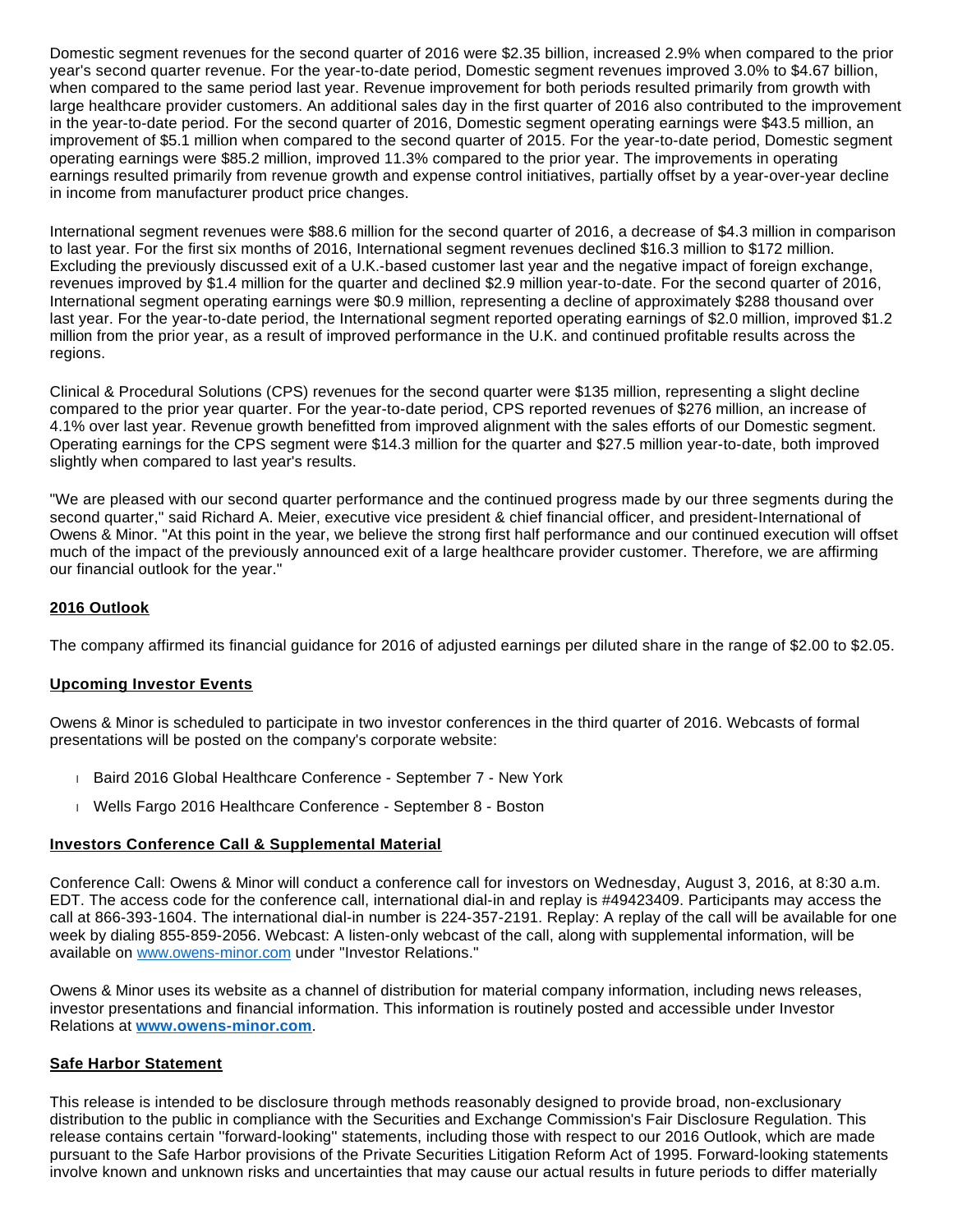from those projected or contemplated in the forward-looking statements. Investors should refer to our annual report on Form 10-K for the year ended December 31, 2015, filed with the Securities and Exchange Commission ("SEC") and subsequent quarterly reports on Form 10-Q and current reports on Form 8-K filed with or furnished to the SEC, for a discussion of certain known risk factors that could cause our actual results to differ materially from our current estimates. These filings are available at [www.owens-minor.com.](http://cts.businesswire.com/ct/CT?id=smartlink&url=http%3A%2F%2Fwww.owens-minor.com&esheet=51394205&newsitemid=20160802006989&lan=en-US&anchor=www.owens-minor.com&index=3&md5=ed6595bef157f07b12221787ac18dd29) Given these risks and uncertainties, we can give no assurances that any forward-looking statements will, in fact, transpire and, therefore, caution investors not to place undue reliance on them. We specifically disclaim any obligation to update or revise any forward-looking statements, whether as a result of new information, future developments or otherwise.

**Owens & Minor, Inc.** (NYSE: OMI) is a leading global healthcare services company dedicated to Connecting the World of Medical Products to the Point of Care<sup>TM</sup> by providing vital supply chain services to healthcare providers and manufacturers of healthcare products. Owens & Minor provides logistics services across the spectrum of medical products from disposable medical supplies to devices and implants. With logistics platforms strategically located in the United States and Europe, Owens & Minor serves markets where three quarters of global healthcare spending occurs. Owens & Minor's customers span the healthcare market from independent hospitals to large integrated healthcare networks, as well as group purchasing organizations, healthcare products manufacturers, and the federal government. A FORTUNE 500 company, Owens & Minor is headquartered in Richmond, Virginia, and has annualized revenues exceeding \$9 billion. For more information about Owens & Minor, visit the company website at **owens-minor.com**.

## **Owens & Minor, Inc.**

## **Consolidated Statements of Income (unaudited)**

(in thousands, except per share data)

|                                                      |    |                           |                | Three Months Ended June 30, |
|------------------------------------------------------|----|---------------------------|----------------|-----------------------------|
|                                                      |    | 2016                      |                | 2015                        |
| Net revenue                                          | \$ | 2,483,676                 | \$             | 2,422,167                   |
| Cost of goods sold                                   |    | 2,184,256                 |                | 2,123,830                   |
| Gross margin                                         |    | 299,420                   |                | 298,337                     |
| Distribution, selling and administrative expenses    |    | 242,914                   |                | 246,958                     |
| Acquisition-related and exit and realignment charges |    | 6,752                     |                | 5,707                       |
| Other operating income, net                          |    | (2, 300)                  |                | (2, 188)                    |
| Operating earnings                                   |    | 52,054                    |                | 47,860                      |
| Interest expense, net                                |    | 6,765                     |                | 6,680                       |
| Income before income taxes                           |    | 45,289                    |                | 41,180                      |
| Income tax provision                                 |    | 17,573                    |                | 16,954                      |
| <b>Net income</b>                                    | \$ | 27,716                    | \$             | 24,226                      |
|                                                      |    |                           |                |                             |
| Net income per common share:                         |    |                           |                |                             |
| <b>Basic</b>                                         | \$ | 0.45                      | \$             | 0.39                        |
| <b>Diluted</b>                                       | \$ | 0.45                      | \$             | 0.39                        |
|                                                      |    |                           |                |                             |
|                                                      |    | Six Months Ended June 30, |                |                             |
|                                                      |    | 2016                      |                | 2015                        |
| Net revenue                                          | S  | 4,939,469                 | $\mathfrak{S}$ | 4,813,363                   |
| Cost of goods sold                                   |    | 4,343,413                 |                | 4,217,425                   |
| Gross margin                                         |    | 596,056                   |                | 595,938                     |
| Distribution, selling and administrative expenses    |    | 485,639                   |                | 496,652                     |
| Acquisition-related and exit and realignment charges |    | 17,235                    |                | 15,623                      |
| Other operating income, net                          |    | (3, 842)                  |                | (5, 172)                    |
| Operating earnings                                   |    | 97,024                    |                | 88,835                      |
| Interest expense, net                                |    | 13,554                    |                | 13,560                      |
| Income before income taxes                           |    | 83,470                    |                | 75,275                      |
| Income tax provision                                 |    | 31,619                    |                | 32,109                      |
| <b>Net income</b>                                    | \$ | 51,851                    | \$             | 43,166                      |
|                                                      |    |                           |                |                             |
| Net income per common share:<br><b>Basic</b>         | \$ | 0.83                      | \$             | 0.69                        |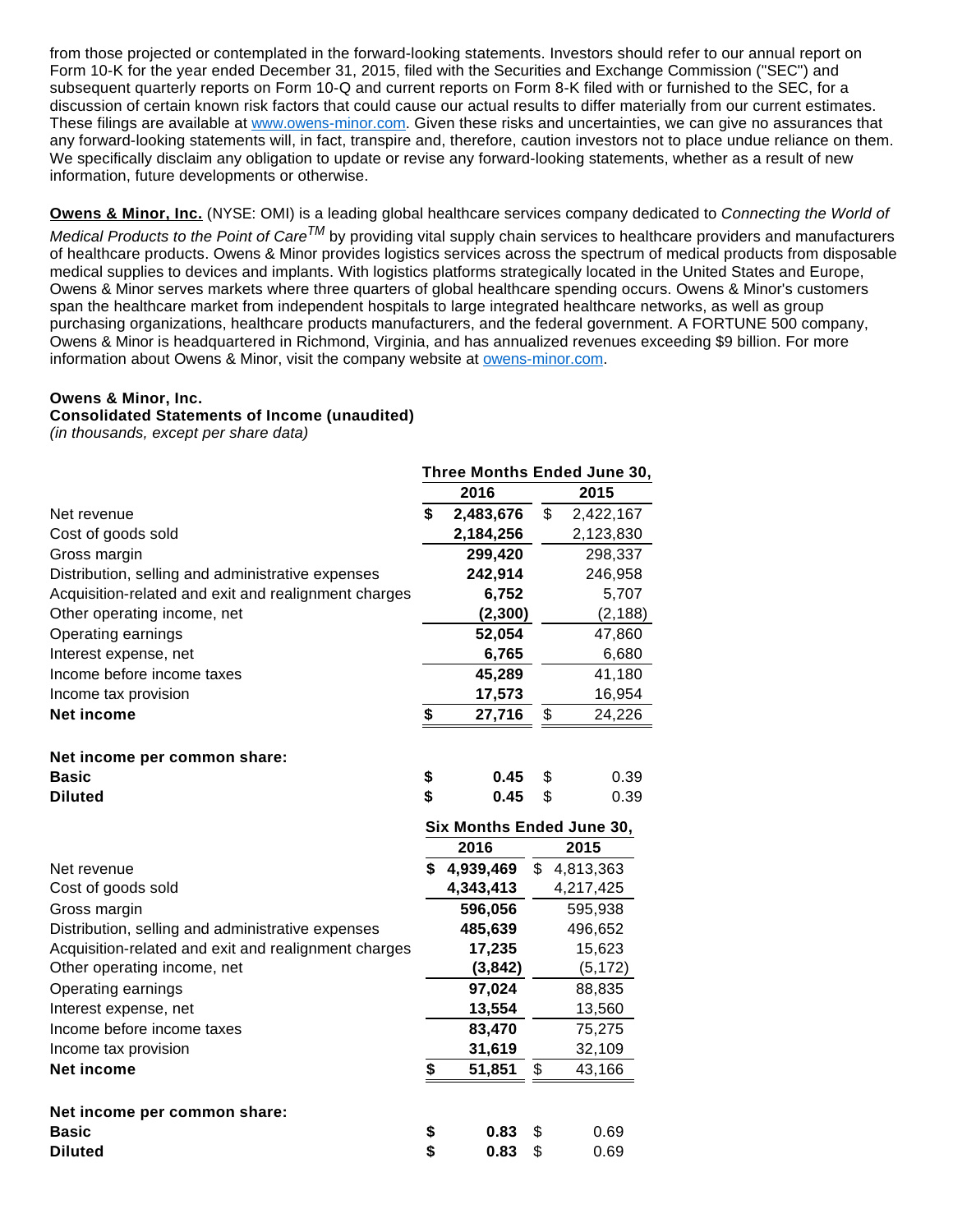# **Owens & Minor, Inc.**

**Condensed Consolidated Balance Sheets (unaudited)** (in thousands)

| <b>Assets</b>                             |                 |                 |
|-------------------------------------------|-----------------|-----------------|
| <b>Current assets</b>                     |                 |                 |
| Cash and cash equivalents                 | \$<br>138,951   | \$<br>161,020   |
| Accounts and notes receivable, net        | 609,212         | 587,935         |
| Merchandise inventories                   | 957,972         | 940,775         |
| Other current assets                      | 268,645         | 284,970         |
| <b>Total current assets</b>               | 1,974,780       | 1,974,700       |
| Property and equipment, net               | 201,519         | 208,930         |
| Goodwill, net                             | 418,366         | 419,619         |
| Intangible assets, net                    | 89,599          | 95,250          |
| Other assets, net                         | 71,800          | 75,277          |
| <b>Total assets</b>                       | \$<br>2,756,064 | \$<br>2,773,776 |
| <b>Liabilities and equity</b>             |                 |                 |
| <b>Current liabilities</b>                |                 |                 |
| Accounts payable                          | \$<br>775,970   | \$<br>710,609   |
| Accrued payroll and related liabilities   | 28,268          | 45,907          |
| Other current liabilities                 | 239,887         | 307,073         |
| <b>Total current liabilities</b>          | 1,044,125       | 1,063,589       |
| Long-term debt, excluding current portion | 566,955         | 568,495         |
| Deferred income taxes                     | 84,500          | 86,326          |
| <b>Other liabilities</b>                  | 64,187          | 62,776          |
| <b>Total liabilities</b>                  | 1,759,767       | 1,781,186       |
| <b>Total equity</b>                       | 996,297         | 992,590         |
| <b>Total liabilities and equity</b>       | \$<br>2,756,064 | \$<br>2,773,776 |

# **Owens & Minor, Inc.**

# **Consolidated Statements of Cash Flows (unaudited)**

(in thousands)

|                                                                               |    | Six Months Ended June 30, |    |           |
|-------------------------------------------------------------------------------|----|---------------------------|----|-----------|
|                                                                               |    | 2016                      |    | 2015      |
| <b>Operating activities:</b>                                                  |    |                           |    |           |
| Net income                                                                    | \$ | 51,851                    | \$ | 43,166    |
| Adjustments to reconcile net income to cash provided by operating activities: |    |                           |    |           |
| Depreciation and amortization                                                 |    | 28,343                    |    | 36,138    |
| Share-based compensation expense                                              |    | 5,969                     |    | 5,048     |
| Provision for losses on accounts and notes receivable                         |    | (27)                      |    | 41        |
| Deferred income tax (benefit) expense                                         |    | (2,071)                   |    | 2,992     |
| Changes in operating assets and liabilities:                                  |    |                           |    |           |
| Accounts and notes receivable                                                 |    | (29, 736)                 |    | 41,622    |
| Merchandise inventories                                                       |    | (17, 947)                 |    | (31, 866) |
| Accounts payable                                                              |    | 62,710                    |    | 145,682   |
| Net change in other assets and liabilities                                    |    | (56, 599)                 |    | 2,771     |
| Other, net                                                                    |    | 145                       |    | 1,196     |
| Cash provided by operating activities                                         |    | 42,638                    |    | 246,790   |
| <b>Investing activities:</b>                                                  |    |                           |    |           |
| Additions to property and equipment                                           |    | (8, 857)                  |    | (12,009)  |
| Additions to computer software and intangible assets                          |    | (4,602)                   |    | (10, 816) |
| Proceeds from sale of property and equipment                                  |    | 4,565                     |    | 837       |
| Cash used for investing activities                                            |    | (8,894)                   |    | (21,988)  |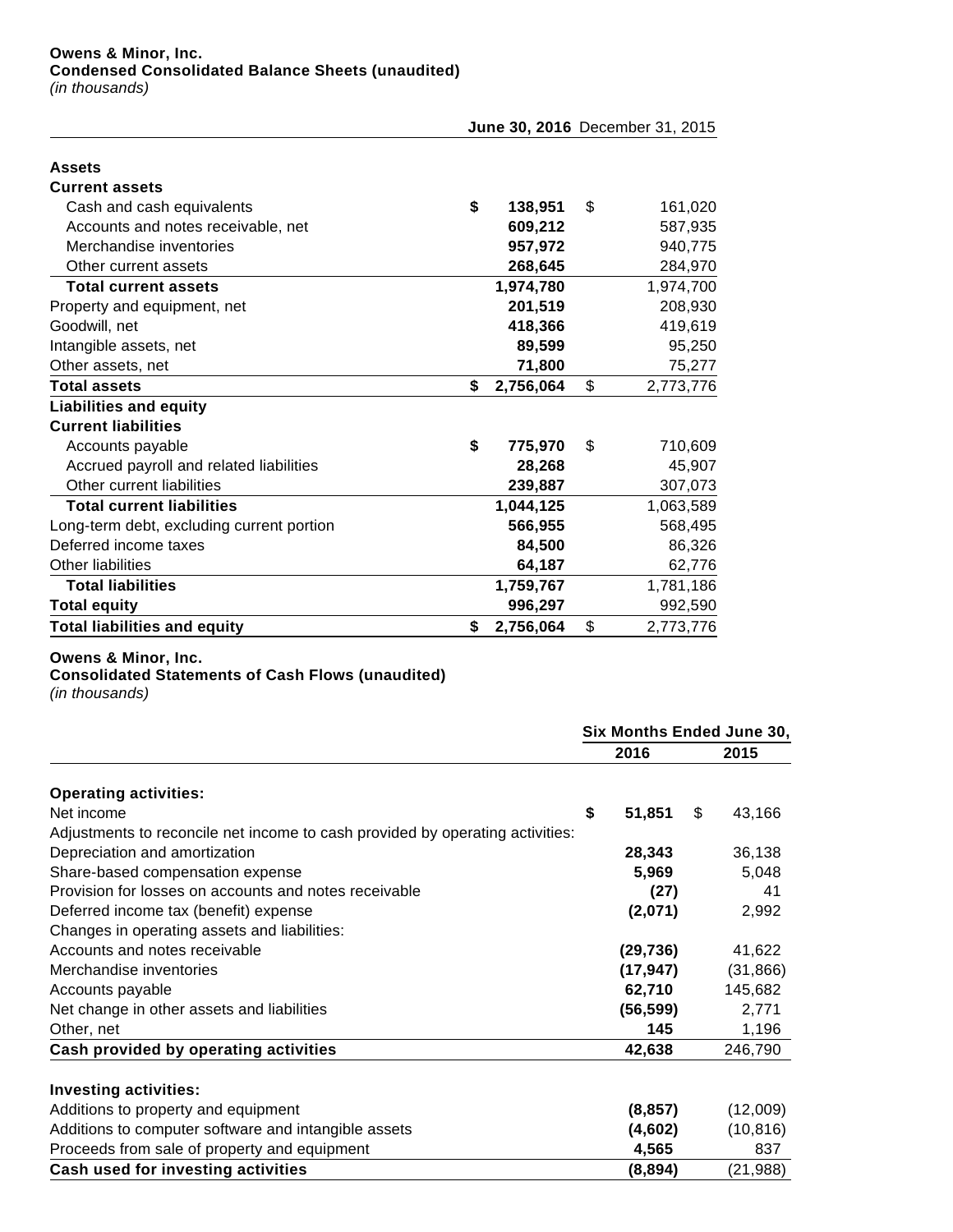| <b>Financing activities:</b>                                 |               |           |
|--------------------------------------------------------------|---------------|-----------|
| Change in bank overdraft                                     |               | 1,530     |
| Repayment of revolving credit facility                       |               | (33,700)  |
| Cash dividends paid                                          | (32,003)      | (31, 867) |
| Repurchases of common stock                                  | (20, 849)     | (7, 440)  |
| Excess tax benefits related to share-based compensation      | 598           | 457       |
| Other, net                                                   | (5,968)       | (5, 112)  |
| Cash used for financing activities                           | (58, 222)     | (76,132)  |
| Effect of exchange rate changes on cash and cash equivalents | 2,409         | (4, 473)  |
|                                                              |               |           |
| Net increase (decrease) in cash and cash equivalents         | (22,069)      | 144,197   |
| Cash and cash equivalents at beginning of period             | 161,020       | 56,772    |
| Cash and cash equivalents at end of period                   | \$<br>138,951 | 200,969   |

#### **Owens & Minor, Inc.**

#### **Financial Statistics and GAAP/Non-GAAP Reconciliations (unaudited)**

(in thousands, except per share data)

|                                                                    | <b>Quarter Ended</b> |                   |    |                   |                |                   |                |                   |    |                   |
|--------------------------------------------------------------------|----------------------|-------------------|----|-------------------|----------------|-------------------|----------------|-------------------|----|-------------------|
| (in thousands, except ratios and per share data)                   |                      | 6/30/2016         |    | 3/31/2016         |                | 12/31/2015        |                | 9/30/2015         |    | 6/30/2015         |
| <b>Consolidated operating results:</b>                             |                      |                   |    |                   |                |                   |                |                   |    |                   |
| Net revenue                                                        |                      | \$2,483,676       |    | \$2,455,793       |                | \$2,487,914       |                | \$2,471,669       |    | \$2,422,167       |
|                                                                    |                      |                   |    |                   |                |                   |                |                   |    |                   |
| Gross margin<br>Gross margin as a percent of revenue               |                      | 299,420<br>12.06% | S  | 296,636<br>12.08% | \$             | 312,282<br>12.55% | $\mathfrak{S}$ | 306,354<br>12.39% | \$ | 298,337<br>12.32% |
|                                                                    |                      |                   |    |                   |                |                   |                |                   |    |                   |
| Distribution, selling & admin expenses                             |                      | 242,914           | \$ | 242,725           | \$             | 250,172           | S              | 246,959           | S  | 246,958           |
| Distribution, selling & admin expenses as a percent<br>of revenue  |                      | 9.78%             |    | 9.88%             |                | 10.06%            |                | 9.99%             |    | 10.20%            |
|                                                                    |                      |                   |    |                   |                |                   |                |                   |    |                   |
| Operating earnings, as reported (GAAP)                             |                      | 52,054            | \$ | 44,970            | $\mathfrak{L}$ | 57,953            | \$             | 53,572            | S  | 47,860            |
| Acquisition-related charges <sup>(1)</sup>                         |                      | 730               |    | (399)             |                | 4,048             |                | 1,335             |    | 1,786             |
| Exit and realignment charges (2)                                   |                      | 6,022             |    | 10,882            |                | 2,599             |                | 4,799             |    | 3,921             |
| Other <sup>(3)</sup>                                               |                      |                   |    |                   |                | (1,500)           |                |                   |    |                   |
| Operating earnings, adjusted (Non-GAAP)                            | \$                   | 58,806            | \$ | 55,453            | \$             | 63,100            | $\mathfrak{S}$ | 59,706            | \$ | 53,567            |
| Operating earnings as a percent of revenue,<br>adjusted (Non-GAAP) |                      | 2.37%             |    | 2.26%             |                | 2.54%             |                | 2.42%             |    | 2.21%             |
|                                                                    |                      |                   |    |                   |                |                   |                |                   |    |                   |
| Net income, as reported (GAAP)                                     | \$                   | 27,716            | \$ | 24,135            | $\mathfrak{L}$ | 32,068            | \$             | 28,176            | \$ | 24,226            |
| Acquisition-related charges <sup>(1)</sup>                         |                      | 730               |    | (399)             |                | 4,048             |                | 1,335             |    | 1,786             |
| Income tax expense(benefit) <sup>(4)</sup>                         |                      | (164)             |    | 152               |                | 77                |                | (236)             |    | (437)             |
| Exit and realignment charges (2)                                   |                      | 6,022             |    | 10,882            |                | 2,599             |                | 4,799             |    | 3,921             |
| Income tax expense(benefit) <sup>(4)</sup>                         |                      | (2,081)           |    | (3,506)           |                | (2, 163)          |                | (519)             |    | (401)             |
| Other $(3)$                                                        |                      |                   |    |                   |                | (1,500)           |                |                   |    |                   |
| Income tax expense(benefit) <sup>(4)</sup>                         |                      |                   |    |                   |                |                   |                |                   |    |                   |
| Net income, adjusted (Non-GAAP)                                    | \$                   | 32,223            | \$ | 31,264            | \$             | 35,129            | \$             | 33,555            | \$ | 29,095            |
|                                                                    |                      |                   |    |                   |                |                   |                |                   |    |                   |
| Net income per diluted common share, as reported<br>(GAAP)         | \$                   | 0.45              | \$ | 0.39              | \$             | 0.51              | \$             | 0.45              | S  | 0.39              |
| Acquisition-related charges <sup>(1)</sup>                         |                      | 0.01              |    |                   |                | 0.07              |                | 0.02              |    | 0.02              |
| Exit and realignment charges <sup>(2)</sup>                        |                      | 0.06              |    | 0.11              |                |                   |                | 0.07              |    | 0.05              |
| Other <sup>(3)</sup>                                               |                      |                   |    |                   |                | (0.02)            |                |                   |    |                   |
|                                                                    |                      |                   |    |                   |                |                   |                |                   |    |                   |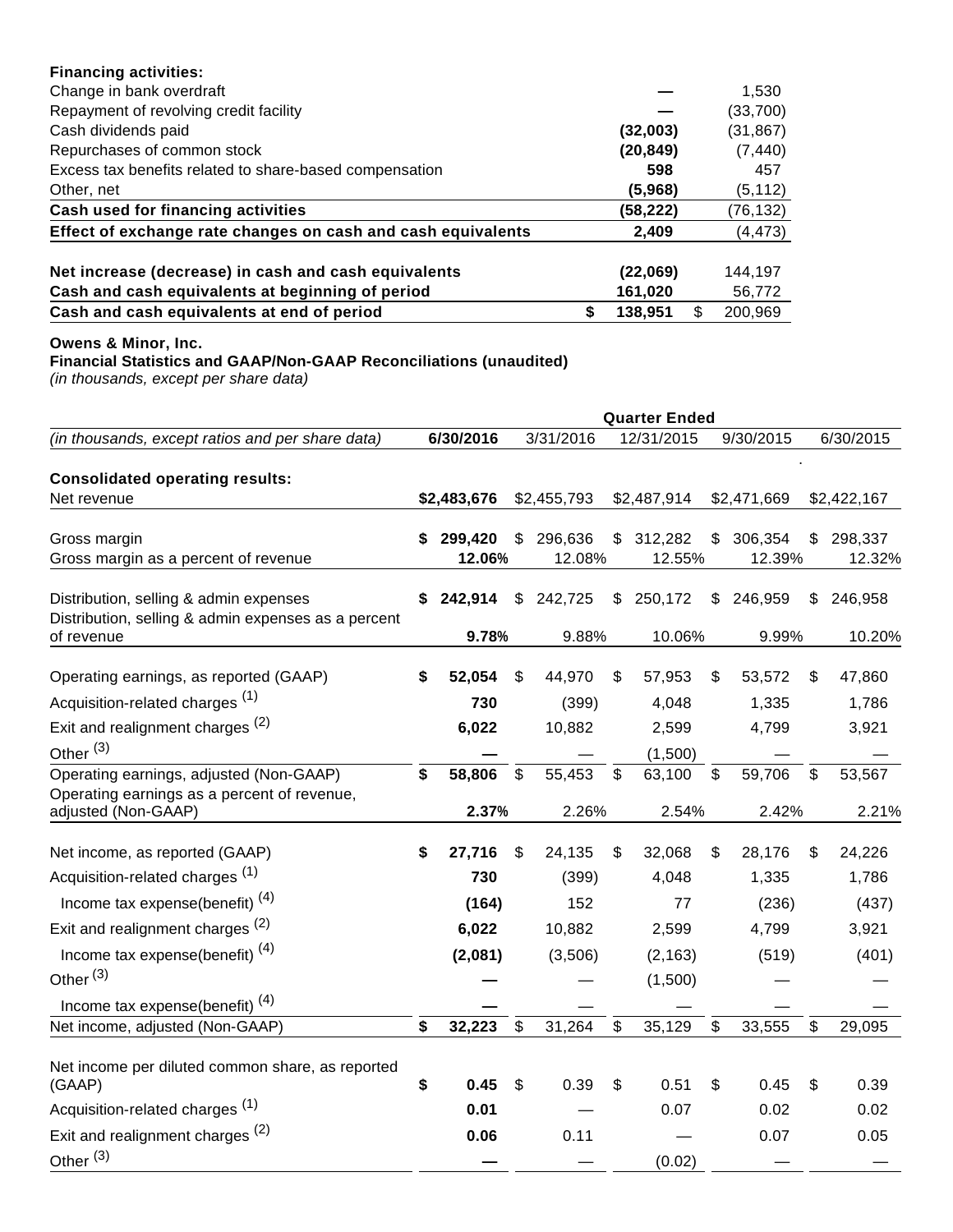| Net income per diluted common share, adjusted |    |         |     |         |    |         |    |         |     |         |
|-----------------------------------------------|----|---------|-----|---------|----|---------|----|---------|-----|---------|
| (Non-GAAP)                                    | S  | 0.52    | S   | 0.50    | \$ | 0.56    | -S | 0.54    |     | 0.46    |
|                                               |    |         |     |         |    |         |    |         |     |         |
| Financing:                                    |    |         |     |         |    |         |    |         |     |         |
| Cash and cash equivalents                     | S. | 138.951 | S   | 190.323 | S  | 161,020 | S  | 125.245 | S.  | 200,969 |
| Total interest-bearing debt                   | S. | 571.143 | \$. | 572.318 | \$ | 573,522 | \$ | 574.304 | \$. | 575,065 |
| <b>Stock information:</b>                     |    |         |     |         |    |         |    |         |     |         |
| Cash dividends per common share               |    | 0.255   |     | 0.255   | S  | 0.2525  | S. | 0.2525  |     | 0.2525  |
| Stock price at quarter-end                    | S  | 37.38   | S.  | 40.42   | \$ | 35.98   | \$ | 31.94   |     | 34.00   |
|                                               |    |         |     |         |    |         |    |         |     |         |

# **Owens & Minor, Inc.**

# **Financial Statistics and GAAP/Non-GAAP Reconciliations (unaudited)**

The following items in the current quarter have been excluded in our non-GAAP financial measures:

<sup>(1)</sup> Acquisition-related charges in the second quarter of 2016 primarily relate to costs incurred to settle certain obligations and address other on-going matters associated with the acquisitions of ArcRoyal and Medical Action. Charges in the first quarter of 2016 related to the gain on the sale of property acquired with the Medical Action acquisition. Charges in 2015 consisted primarily of costs to continue the integration of Medical Action and ArcRoyal which were acquired in the fourth quarter of 2014 including certain severance and contractual payments to the former owner and costs to transition information technology and other administrative functions.

 $<sup>(2)</sup>$  Charges in 2016 were associated with severance activities (including our voluntary employee separation program in the</sup> first quarter of 2016), and other costs associated with our strategic organizational realignment which include certain professional fees and costs to streamline administrative functions and processes in the United States and Europe. Similar charges in 2015 also included the consolidation of distribution and logistics centers and closure of offsite warehouses.

 $^{(3)}$  The fourth quarter of 2015 included a partial recovery of \$1.5 million related to a contract settlement in the United Kingdom for which \$3.9 million was expensed in 2014. Both the 2015 recovery and the 2014 settlement expense were recorded in other operating income, net.

 $<sup>(4)</sup>$  These charges have been tax effected in the preceding table by determining the income tax rate depending on the</sup> amount of charges incurred in different tax jurisdictions and the deductibility of those charges for income tax purposes.

## **Use of Non-GAAP Measures**

This earnings release contains financial measures that are not calculated in accordance with U.S. generally accepted accounting principles ("GAAP"). In general, the measures exclude items and charges that (i) management does not believe reflect Owens & Minor, Inc.'s (the "Company") core business and relate more to strategic, multi-year corporate activities; or (ii) relate to activities or actions that may have occurred over multiple or in prior periods without predictable trends. Management uses these non-GAAP financial measures internally to evaluate the Company's performance, evaluate the balance sheet, engage in financial and operational planning and determine incentive compensation.

Management provides these non-GAAP financial measures to investors as supplemental metrics to assist readers in assessing the effects of items and events on its financial and operating results and in comparing the Company's performance to that of its competitors. However, the non-GAAP financial measures used by the Company may be calculated differently from, and therefore may not be comparable to, similarly titled measures used by other companies.

The non-GAAP financial measures disclosed by the Company should not be considered a substitute for, or superior to, financial measures calculated in accordance with GAAP, and the financial results calculated in accordance with GAAP and reconciliations to those financial statements set forth above should be carefully evaluated.

## **Owens & Minor, Inc.**

**Summary Segment Information (unaudited)** (in thousands)

**Three Months Ended June 30,**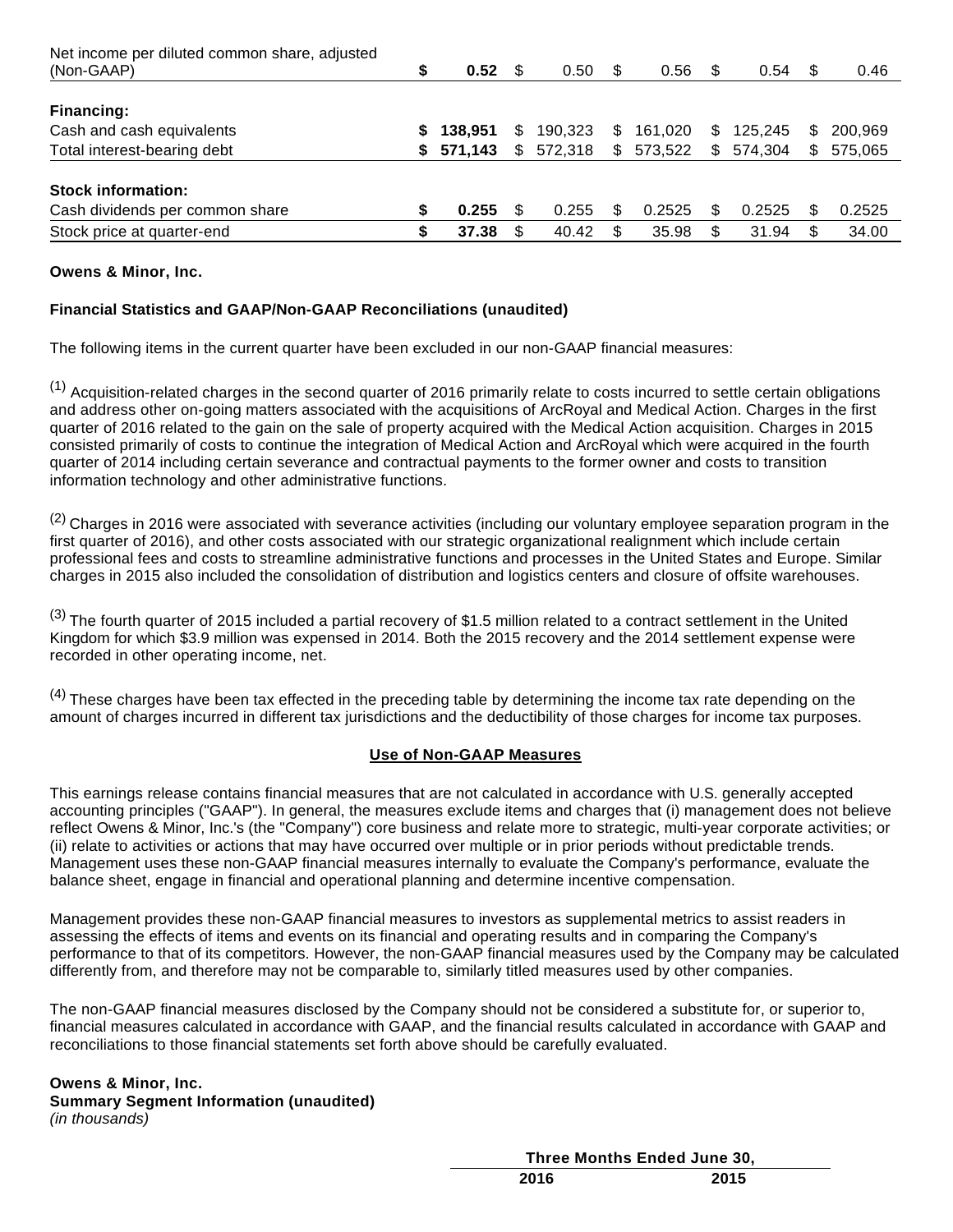|                                                          |               | % of         |              | % of         |
|----------------------------------------------------------|---------------|--------------|--------------|--------------|
|                                                          |               | consolidated |              | consolidated |
|                                                          | <b>Amount</b> | net revenue  | Amount       | net revenue  |
| Net revenue:                                             |               |              |              |              |
| Segment net revenue                                      |               |              |              |              |
| Domestic                                                 | \$2,345,746   | 94.45%       | \$2,279,725  | 94.12%       |
| International                                            | 88,559        | 3.57%        | 92,856       | 3.83%        |
| <b>CPS</b>                                               | 134,964       | 5.43%        | 135,714      | 5.60%        |
| Total segment net revenue                                | 2,569,269     |              | 2,508,295    |              |
| Inter-segment revenue                                    |               |              |              |              |
| <b>CPS</b>                                               | (85, 593)     | $(3.45)$ %   | (86, 128)    | $(3.56)\%$   |
| Total inter-segment revenue                              | (85, 593)     |              | (86, 128)    |              |
| Consolidated net revenue                                 | \$2,483,676   | 100.00%      | \$2,422,167  | 100.00%      |
|                                                          |               |              |              |              |
|                                                          |               | % of segment |              | % of segment |
| <b>Operating earnings (loss):</b>                        |               | net revenue  |              | net revenue  |
| Domestic                                                 | \$<br>43,451  | 1.85%        | \$<br>38,394 | 1.68%        |
| International                                            | 893           | 1.01%        | 1,181        | 1.27%        |
| <b>CPS</b>                                               | 14,255        | 10.56%       | 13,850       | 10.21%       |
| Inter-segment eliminations                               | 207           |              | 142          |              |
|                                                          |               |              |              |              |
| Acquisition-related and exit and realignment charges (1) | (6, 752)      |              | (5,707)      |              |
| Consolidated operating earnings                          | \$<br>52,054  | 2.10%        | \$<br>47,860 | 1.98%        |
|                                                          |               |              |              |              |
| <b>Depreciation and amortization:</b>                    |               |              |              |              |
| Domestic                                                 | \$<br>7,497   |              | \$<br>8,888  |              |
| International                                            | 4,416         |              | 4,743        |              |
| <b>CPS</b>                                               | 2,213         |              | 2,150        |              |
| Consolidated depreciation and amortization               | \$<br>14,126  |              | \$<br>15,781 |              |
|                                                          |               |              |              |              |
| <b>Capital expenditures:</b>                             |               |              |              |              |
| Domestic                                                 | \$<br>2,659   |              | \$<br>3,349  |              |
| International                                            | 2,860         |              | 7,875        |              |
| <b>CPS</b>                                               | 880           |              | 35           |              |
| Consolidated capital expenditures                        | \$<br>6,399   |              | \$<br>11,259 |              |
|                                                          |               |              |              |              |
|                                                          |               |              |              |              |

#### **Owens & Minor, Inc. Summary Segment Information (unaudited)**

(in thousands)

|                             | Six Months Ended June 30, |              |    |           |              |  |  |  |  |  |
|-----------------------------|---------------------------|--------------|----|-----------|--------------|--|--|--|--|--|
|                             | 2016                      |              |    | 2015      |              |  |  |  |  |  |
|                             |                           | $%$ of       |    |           | $%$ of       |  |  |  |  |  |
|                             |                           | consolidated |    |           | consolidated |  |  |  |  |  |
|                             | Amount                    | net revenue  |    | Amount    | net revenue  |  |  |  |  |  |
| Net revenue:                |                           |              |    |           |              |  |  |  |  |  |
| Segment net revenue         |                           |              |    |           |              |  |  |  |  |  |
| Domestic                    | \$<br>4,667,455           | 94.49%       | \$ | 4,529,430 | 94.10%       |  |  |  |  |  |
| International               | 172,110                   | 3.48%        |    | 188,367   | 3.91%        |  |  |  |  |  |
| <b>CPS</b>                  | 276,317                   | 5.59%        |    | 265,359   | 5.51%        |  |  |  |  |  |
| Total segment net revenue   | 5,115,882                 |              |    | 4,983,156 |              |  |  |  |  |  |
| Inter-segment revenue       |                           |              |    |           |              |  |  |  |  |  |
| <b>CPS</b>                  | (176, 413)                | (3.57)%      |    | (169,793) | $(3.53)\%$   |  |  |  |  |  |
| Total inter-segment revenue | (176,413)                 |              |    | (169,793) |              |  |  |  |  |  |
| Consolidated net revenue    | 4,939,469                 | 100.00%      | \$ | 4,813,363 | 100.00%      |  |  |  |  |  |
|                             |                           |              |    |           |              |  |  |  |  |  |

% of segment  $\%$  of segment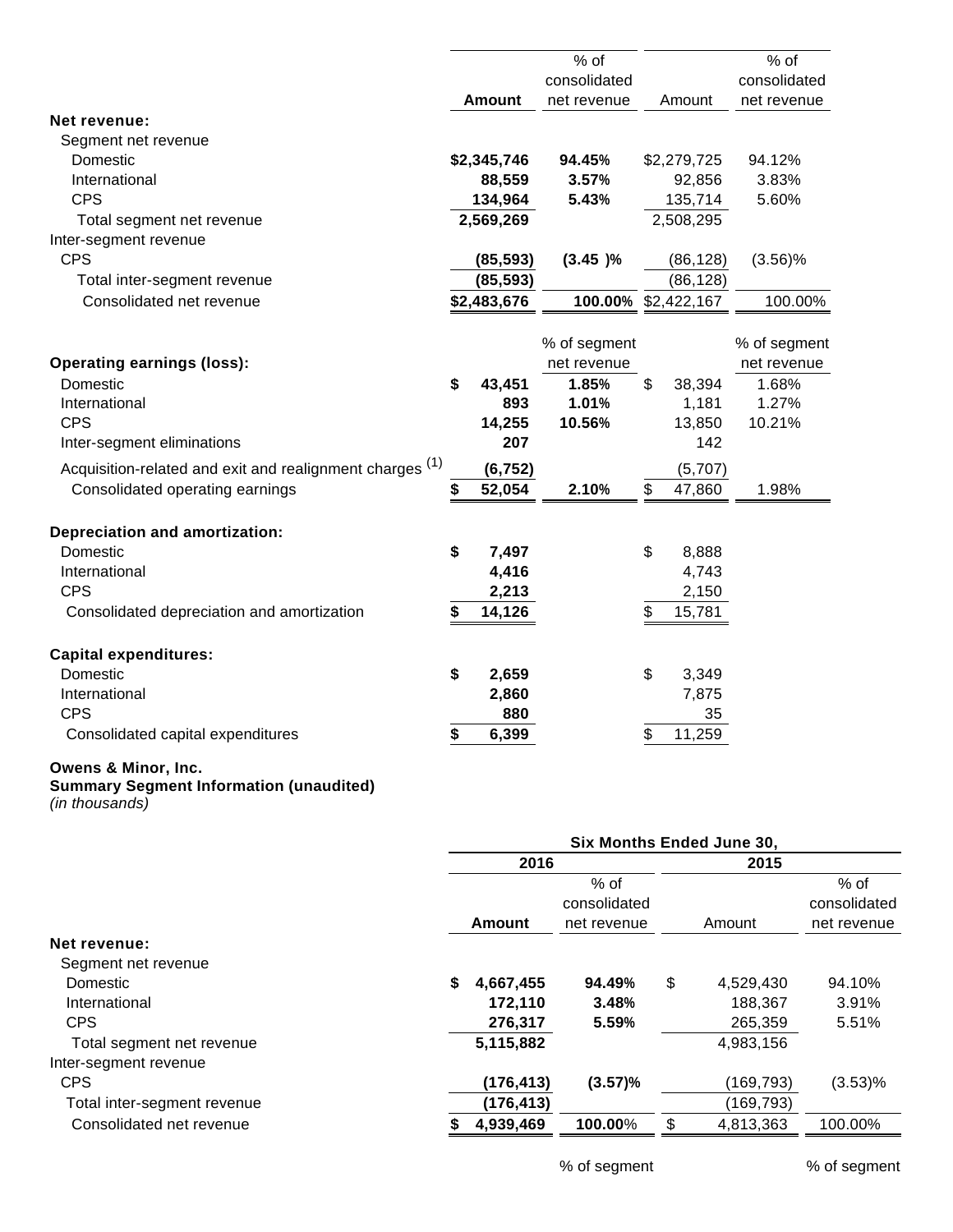| <b>Operating earnings (loss):</b>                    |                 | net revenue |                   | net revenue |
|------------------------------------------------------|-----------------|-------------|-------------------|-------------|
| Domestic                                             | \$<br>85,169    | 1.82%       | \$<br>76,499      | 1.69%       |
| International                                        | 2,021           | 1.17%       | 843               | 0.45%       |
| <b>CPS</b>                                           | 27,526          | 9.96%       | 27,032            | 10.19%      |
| Inter-segment eliminations                           | (457)           |             | 84                |             |
| Acquisition-related and exit and realignment charges |                 |             |                   |             |
| (1)                                                  | (17, 235)       |             | (15, 623)         |             |
| Consolidated operating earnings                      | \$<br>97,024    | 1.96%       | \$<br>88,835      | 1.85%       |
| <b>Depreciation and amortization:</b>                |                 |             |                   |             |
| Domestic                                             | \$<br>15,038    |             | \$<br>17,971      |             |
| International                                        | 8,865           |             | 9,638             |             |
| <b>CPS</b>                                           | 4,440           |             | 4,341             |             |
| Consolidated depreciation and amortization           | \$<br>28,343    |             | \$<br>31,950      |             |
| <b>Capital expenditures:</b>                         |                 |             |                   |             |
| Domestic                                             | \$<br>7,202     |             | \$<br>11,358      |             |
| International                                        | 4,830           |             | 10,790            |             |
| <b>CPS</b>                                           | 1,427           |             | 677               |             |
| Consolidated capital expenditures                    | \$<br>13,459    |             | \$<br>22,825      |             |
|                                                      | June 30, 2016   |             | December 31, 2015 |             |
| <b>Total assets:</b>                                 |                 |             |                   |             |
| Domestic                                             | \$<br>1,752,278 |             | \$<br>1,728,345   |             |
| International                                        | 442,097         |             | 464,003           |             |
| <b>CPS</b>                                           | 422,738         |             | 420,408           |             |
| Segment assets                                       | 2,617,113       |             | 2,612,756         |             |
| Cash and cash equivalents                            | 138,951         |             | 161,020           |             |
| Consolidated total assets                            | \$<br>2,756,064 |             | \$<br>2,773,776   |             |

(1) The three and six months ended June 30, 2015 included \$1.2 million and \$4.2 million, respectively in accelerated amortization related to an information system that was replaced.

# **Owens & Minor, Inc.**

# **Net Income Per Common Share (unaudited)**

(in thousands, except per share data)

|                                                                                    | <b>Three Months Ended Six Months Ended</b><br><b>June 30,</b> |          |     |          | <b>June 30,</b> |            |  |
|------------------------------------------------------------------------------------|---------------------------------------------------------------|----------|-----|----------|-----------------|------------|--|
|                                                                                    |                                                               | 2016     |     | 2015     | 2016            | 2015       |  |
| Numerator:                                                                         |                                                               |          |     |          |                 |            |  |
| Net income                                                                         |                                                               | \$27,716 |     | \$24,226 | \$51,851        | \$43,166   |  |
| Less: income allocated to unvested restricted shares                               |                                                               | (281)    |     | (195)    | (560)           | (359)      |  |
| Net income attributable to common shareholders - basic                             |                                                               | 27,435   |     | 24,031   | 51,291          | 42,807     |  |
| Add: undistributed income attributable to unvested restricted shares -basic        |                                                               | 72       |     | 42       | 131             | 63         |  |
| Less: undistributed income attributable to unvested restricted shares -<br>diluted |                                                               | (72)     |     | (42)     | (131)           | (63)       |  |
| Net income attributable to common shareholders - diluted                           |                                                               | \$27,435 |     | \$24,031 | \$51,291        | \$42,807   |  |
| Denominator:                                                                       |                                                               |          |     |          |                 |            |  |
| Weighted average shares outstanding - basic                                        |                                                               | 61,502   |     | 62,226   | 61,588          | 62,281     |  |
| Dilutive shares - stock options                                                    |                                                               |          |     |          |                 |            |  |
| Weighted average shares outstanding - diluted                                      |                                                               | 61,502   |     | 62,226   | 61,588          | 62,282     |  |
|                                                                                    |                                                               |          |     |          |                 |            |  |
| Net income per share attributable to common shareholders:                          |                                                               |          |     |          |                 |            |  |
| <b>Basic</b>                                                                       | \$<br>\$                                                      | 0.45     | \$. | 0.39     | 0.83<br>S       | -S<br>0.69 |  |
| <b>Diluted</b>                                                                     |                                                               | 0.45     | \$  | 0.39     | 0.83<br>S       | 0.69<br>\$ |  |